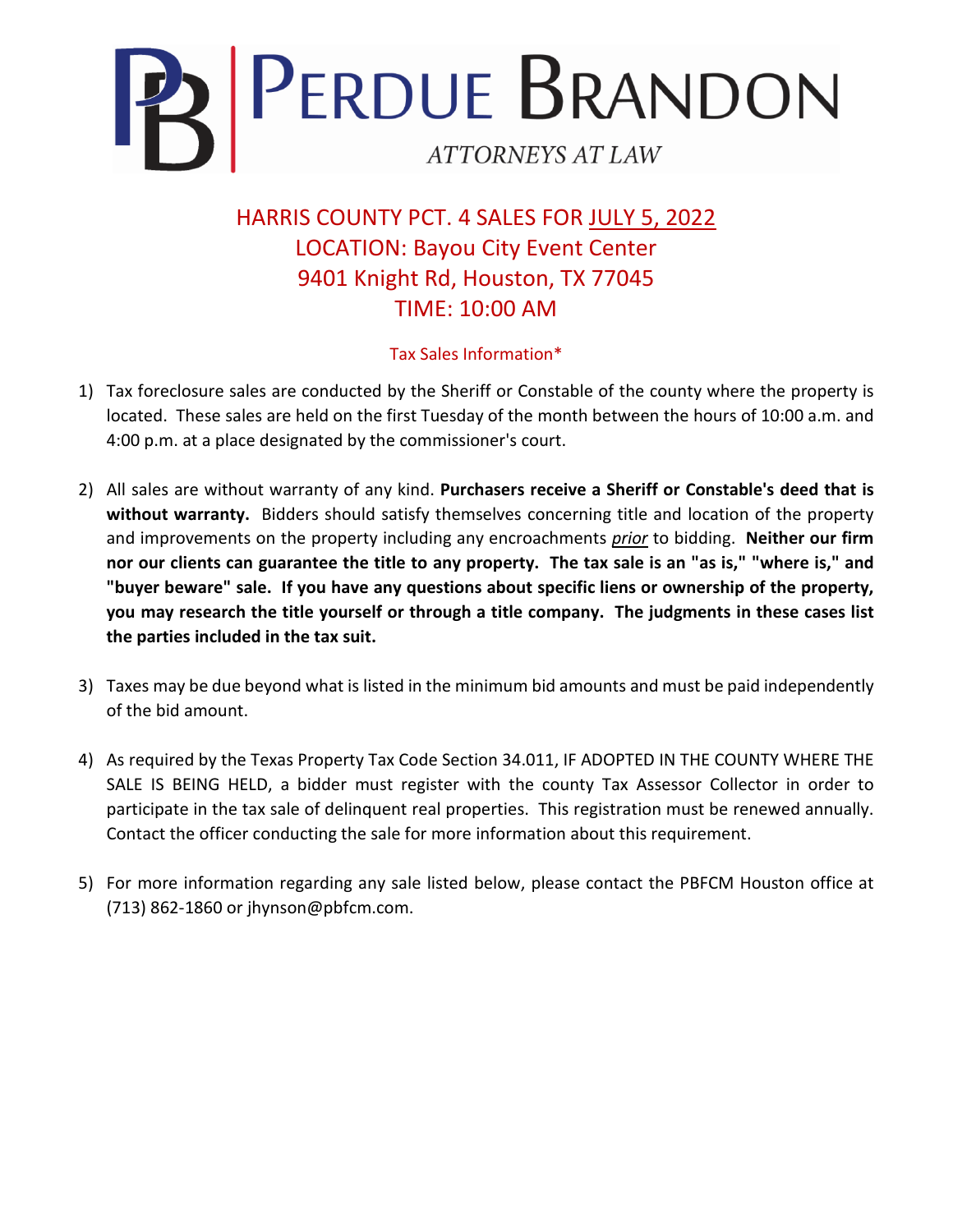## **PERDUE BRANDON** ATTORNEYS AT LAW

|                  | <b>Cause No:</b><br><b>District Court:</b><br><b>Judgment Date:</b> | <b>Style of Case:</b>                                                                          | <b>Legal Description (Per</b><br><b>Appraisal District):</b><br><b>Property Address (Per</b><br><b>Appraisal District):</b> | Adjudged<br>Value: | <b>Estimated</b><br>Minimum: | Cad Account #<br><b>Other Account</b> |
|------------------|---------------------------------------------------------------------|------------------------------------------------------------------------------------------------|-----------------------------------------------------------------------------------------------------------------------------|--------------------|------------------------------|---------------------------------------|
| 1.               | 201612821<br>165TH DISTRICT<br><b>COURT</b><br>11-Mar-22            | <b>TOMBALL</b><br><b>INDEPENDENT</b><br><b>SCHOOL DISTRICT</b><br>vs. LILLIAN<br>MORRIS, ET AL | LT 23 BLK 63 TOMBALL<br>0 FOSTER ST, TOMBALL,<br>TX 77375                                                                   | <b>CANCELLED</b>   |                              |                                       |
| $\overline{2}$ . | 201904563<br>55TH DISTRICT<br><b>COURT</b><br>$29$ -Dec-21          | HARRIS COUNTY,<br>ET AL vs. YVONNE<br><b>BEARD, ET AL</b>                                      | LT 8 BLK 1<br><b>COVINGTON BRIDGE SEC</b><br>1 AMEND<br>3210 WATERCLIFF CT,<br>SPRING, TX 77388                             | <b>CANCELLED</b>   |                              |                                       |
| $\overline{3}$ . | 201958524<br>129TH DISTRICT<br><b>COURT</b><br>19-Aug-20            | HARRIS COUNTY,<br>ET AL vs.FLOYD<br>PARR, AKA FLOYD<br>PARR JR, ET AL                          | LT 15 BLK 5 NORTH VIEW<br>SEC <sub>1</sub><br>16218 N TRAIL DR,<br>HOUSTON, TX 77073                                        | <b>CANCELLED</b>   |                              |                                       |
| 4.               | 202037107<br>11TH DISTRICT<br><b>COURT</b><br>23-Nov-20             | <b>HUMBLE</b><br><b>INDEPENDENT</b><br><b>SCHOOL DISTRICT</b><br>vs. CHARLES W.<br>SAXON, JR.  | LT 8 BLK 9 BELLEAU<br>WOODS SEC 3<br>0 RIVIERA LN, HUMBLE,<br>TX 77338                                                      | \$7,382.00         | \$7,378.80                   | 1025960000008                         |